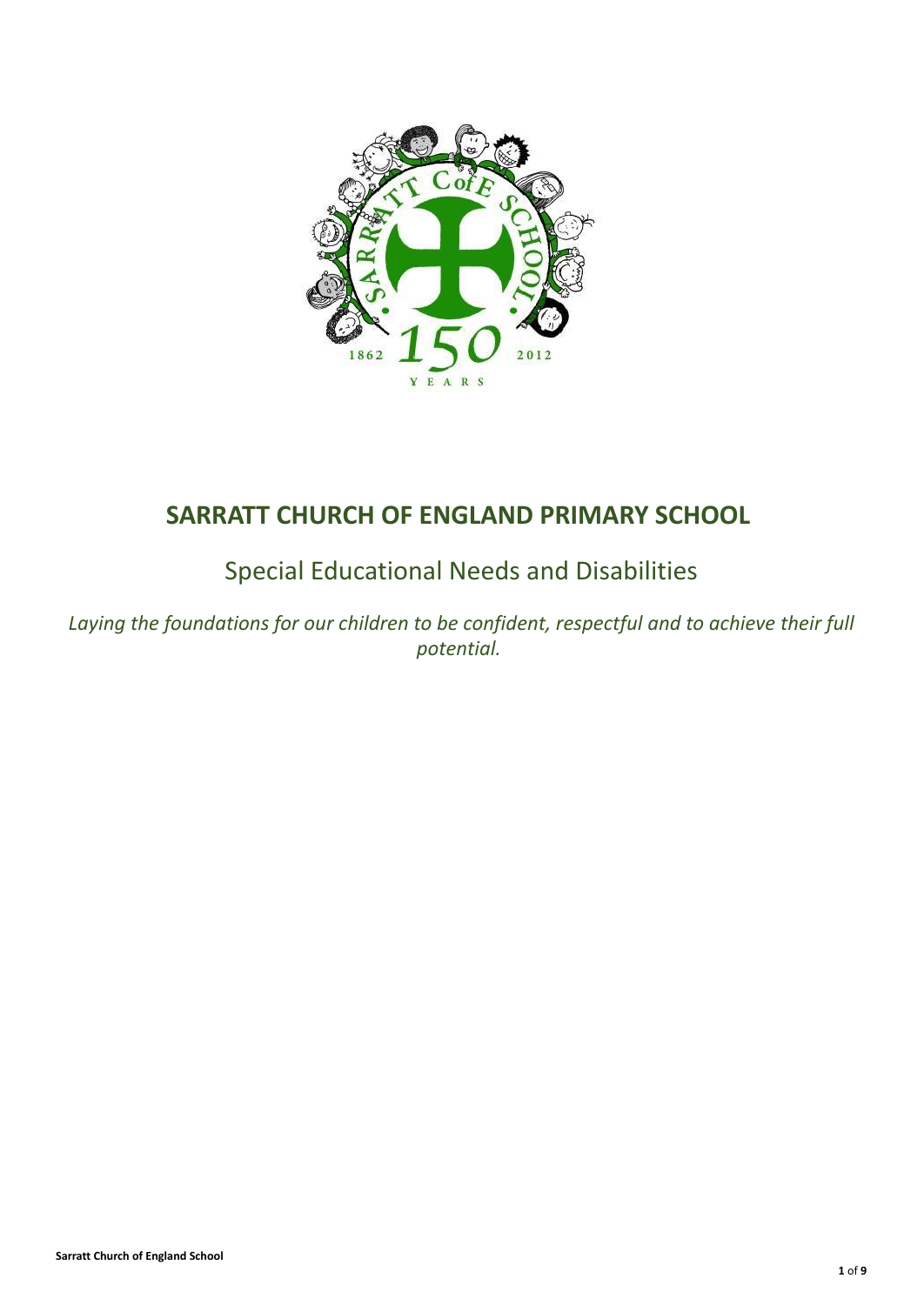# **Section 1**

# **Compliance**

Early identification of Special Educational Needs (SEN) is both an essential and positive process, resulting in prompt action to address individual difficulties. This policy complies with the statutory requirement laid out in the SEND Code of Practice 0 – 25 (September 2014) and has been written with reference to the following documents:

- Equality Act 2010: advice for school DfE Feb 2013
- SEND Code of Practice 0 25 (September 2014)
- Schools SEN Information Report Regulations (2014)
- Statutory Guidance on supporting pupils at school with medical conditions (April 2014)
- The National Curriculum in England Key Stage 1 and 2 framework document (Sept 2013)

The SEN Co-ordinator (SENCo) at Sarratt Church of England Primary School is a member of the Senior Leadership team and is responsible for leading provision for children with SEND at Sarratt Church of England Primary School.

**T**he SENCo is Miss E Byrne and can be contacted on the school email address and telephone number.

# **Introduction**

Sarratt Church of England Primary School is committed to providing all children with the greatest possible access to a broad and balanced education and giving each child the greatest opportunity to fulfil their potential. We do this by taking account of pupils' varied life experiences and needs and by having high expectations for all children. The needs, progress, achievements, self esteem, attitudes and well-being of all our children matter.

Every teacher is responsible for leading the provision for all children in their class including those with SEND. Meeting this commitment involves planning inclusively and making personalised, but not necessarily separate, provision for children.

#### **Section 2**

#### **Aims and objectives**

This is an inclusive school and we ensure that all pupils are included in every aspect of school life. We aim to encourage all children, regardless of their Special Educational Needs and Disabilities, to make the best possible progress and we seek to remove the barriers to learning and participation that can hinder and exclude individual pupils, or groups of pupils. At Sarratt Church of England Primary School we believe learning should be a rewarding and enjoyable experience for everyone. Our teaching aims to equip children with the knowledge, skills and understanding necessary to make informed choices about the important things in their lives and to take responsibility for their own learning.

#### Our objectives are:

- To identify and provide for pupils who have SEND and additional needs.
- To ensure that all pupils are valued equally and make progress.
- To enable the child to participate in the planning of their support.
- To ensure pupils' needs are met as soon as is practicable with reasonable adjustments made so that all children have access to a relevant, broad and balanced Curriculum.
- To work in partnership with parents and families, listening to their feelings and wishes and taking on board their knowledge, views, and experience as these are vital to the effectiveness of our provision.
- To provide a Special Educational Needs Co-ordinator who will lead the implementation of support for meeting children's SEND needs;
- To provide support and advice for all staff working with pupils with SEND.
- To work within the guidance provided in the SEND Code of Practice  $0 25$  (September 2014).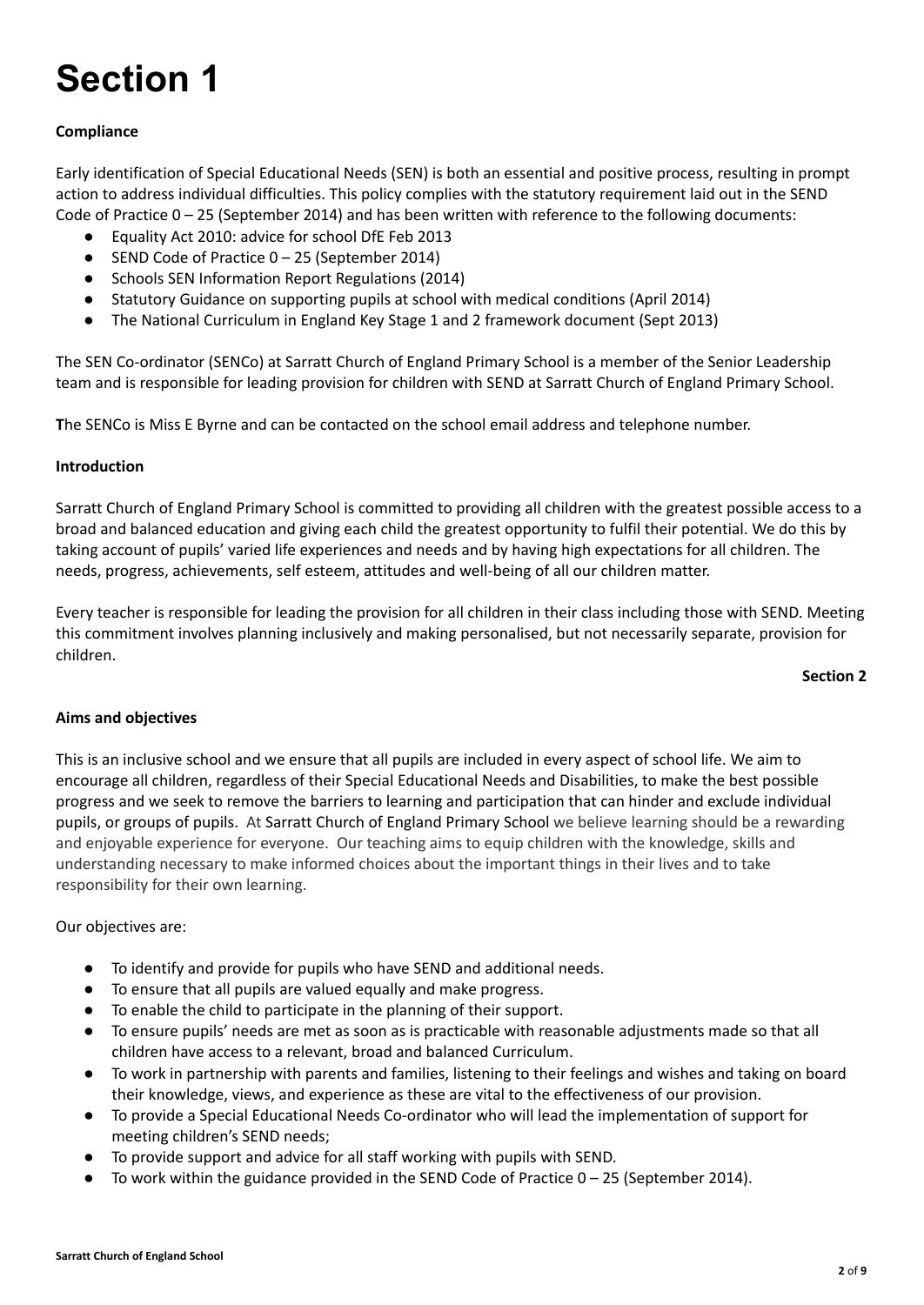#### Admission Arrangements

As part of our Admissions Policy, children will be admitted to the school without reference to ability or aptitude and in accordance with equal opportunities.

A child entering the school with a previously identified special need is added to the SEN Register and provision made according to his/her needs. Every effort is made to ensure continuity during such changes and to obtain information from previous schools.

#### **Identifying Special Educational Needs**

The Code of Practice 2014 definition of special educational needs and disability:

A child or young person has SEND if they have a learning difficulty or disability which calls for special educational *provision to be made for him or her.*

A child of compulsory school age or a young person has a learning difficulty or disability if he or she:

- *Has significantly greater difficulty in learning than the majority of others of the same age, or*
- Has a disability which prevents or hinders him or her from making use of facilities of a kind generally provided *for others of the same age in mainstream schools.*

All teachers strive to deliver Quality first teaching that is the effective inclusion of all pupils in high-quality every day teaching and learning. They are also responsible and accountable for the progress and development of all the children in their class, including where children access support from teaching assistants or specialist staff. Class teachers make regular assessments of progress for all pupils and identify those making less than expected progress given their age and individual needs and circumstances. Where progress continues to be less than expected, despite quality first teaching targeted to match their needs, the class teacher will work with the family and the SENCo to determine whether their child has SEN. The school will then, in consultation with the child and their parents/family, gather information and evidence whilst continuing to put in place precisely designed and regularly monitored interventions that target areas of difficulty and secure better progress. These can also include specialist resources and software where appropriate.

We believe that early identification is both an essential and positive process, resulting in prompt action to make effective provision based on a full understanding of individual strengths and needs and that will improve long term outcomes. For some children, SEN can be identified at an early age but for others it only becomes evident as they develop. Slow progress and low attainment do not necessarily mean that a child has SEN and the school monitors all children closely to ensure that it tracks all aspects of children's performance to establish a clear picture of the whole child.

The four broad areas of need and support defined in the SEND Code of Practice (September 2014) are as follows:

- Communication and Interaction
- Cognition and Learning
- Social, emotional and mental health difficulties
- Sensory and/or physical needs

In addition, the school considers other factors which may impact on progress and attainment such as: disability, attendance and punctuality, health and welfare, English as an Additional Language, being entitled to Pupil Premium Funding , being a looked after child, being the child of a member of the forces. The school aims to have a full understanding of the whole child in order to identify and plan appropriate provision matched to their needs.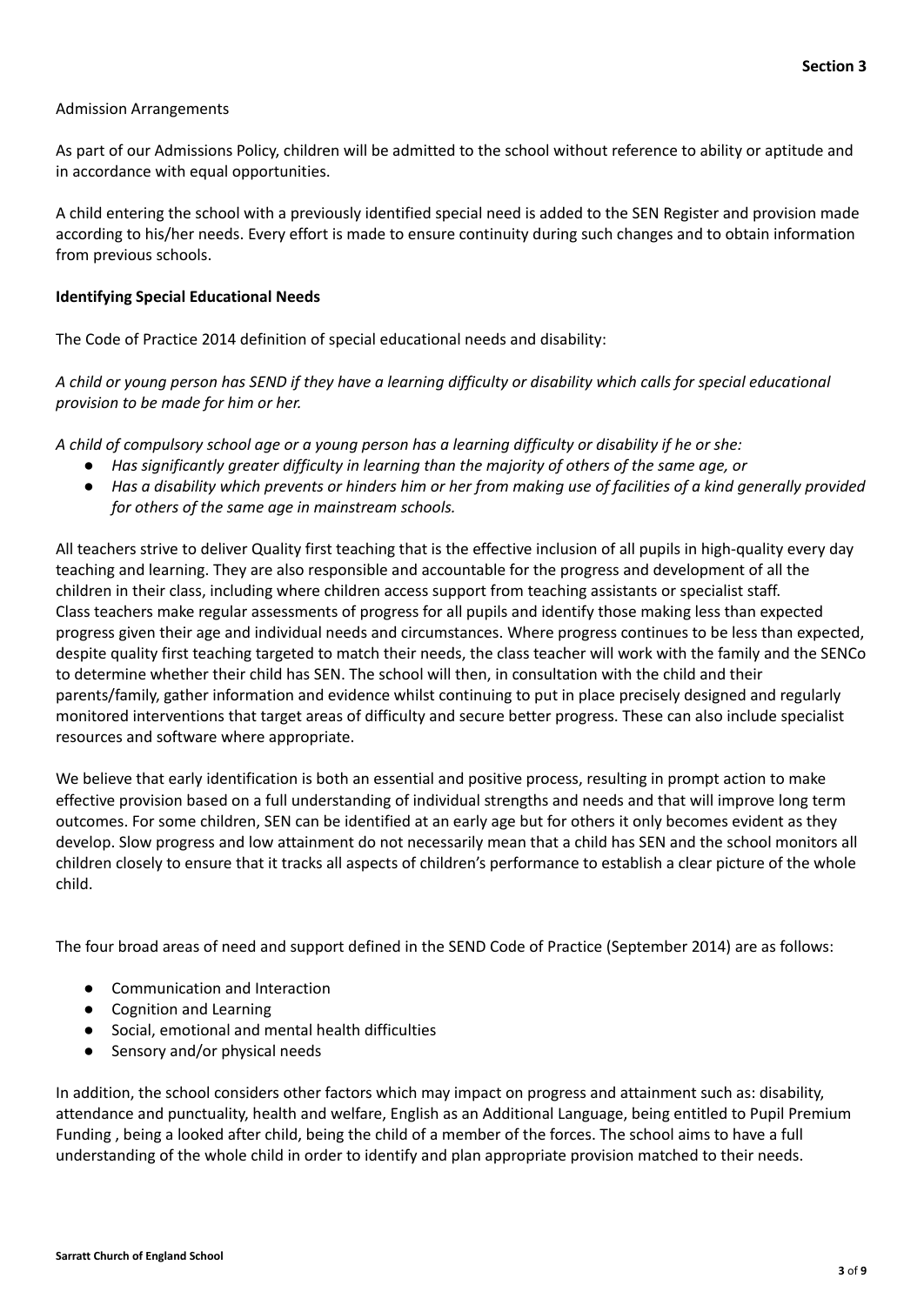Children can be identified as having SEN in a number of ways:

- Through a referral from a GP, a Health Visitor, a paediatrician, the Educational Psychology service or other specialist advisors;
- Through health assessments carried out by the School Nurse;
- By class teachers and other school staff who identify pupils who are not making good progress in their learning;
- By parents and carers raising a concern with the teaching staff about their child's behaviour or progress;
- By your child making adults aware that they are experiencing difficulties or need further support;

If you have a concern about your child you should speak to the class teacher as soon as possible.

The school assesses each pupil's skills and levels of attainment on entry, building on information from previous settings. We also consider evidence that a pupil may have a disability under the Single Equalities Scheme and, if so, what reasonable adjustments may need to be made for them.

#### **Section 4**

# **Graduated approach to SEN Support**

High quality teaching, differentiated for individual children, is the first step in responding to children who have SEND. The National Curriculum is our starting point for planning a broad and balanced curriculum that meets the needs of individuals and groups of children. We meet these needs through:

- Integration into the class.
- Endeavouring to provide support in accordance with their individual needs, making reasonable adjustments. Endeavouring to remove or overcome potential barriers to learning;
- Regular assessment for individuals and groups of pupils;
- Planning for personalised learning matched to needs;
- Working together with parents and families to support their child's needs.

Class teachers are responsible and accountable for the progress and development of the pupils in their class, including where pupils are supported by other teaching staff such as teaching assistants. Where appropriate the school will draw on more specialised assessment from external agencies and professionals. High quality teaching, differentiated for individual pupils and groups is the first step in responding to pupils who have or may have SEN. The Senior Leadership Team (including the SENCo) regularly review the quality of teaching for all pupils. This includes reviewing teachers' understanding of the most frequent SEN needs encountered and ensuring they have the support, training and development in place to equip them to plan for and support a range of needs.

Sarratt School implements the four stage 'graduated response' cycle in order to understand individual pupil's needs and what supports them to make progress and secure good outcomes:

**ASSESS:** Regular and rigorous assessment of progress and needs by the class teacher, including information discussed with the child's family about progress, barriers to learning or other needs, will enable identification of learning opportunities and interventions in order to meet individual needs. The pupil's progress is considered alongside expectations for their age and stage of development. Assessment and information from external specialists working with the child are also part of the whole picture of their needs.

If it is decided the child does not required SEN support their progress will be monitored (MON) and reviewed at the next Pupil Progress Meeting (PPM).

**PLAN:** The overall view of the child's needs including the assessment information is used to ensure that planning for support and intervention is precisely designed to match needs.

For pupils with SEN support, including those children with the greatest need (an EHCP for which the school has involved external specialists for advice and further support), the class teacher will discuss the needs and proposed provision with the parents and the pupil. This is recorded on the child's Individual Provision Map.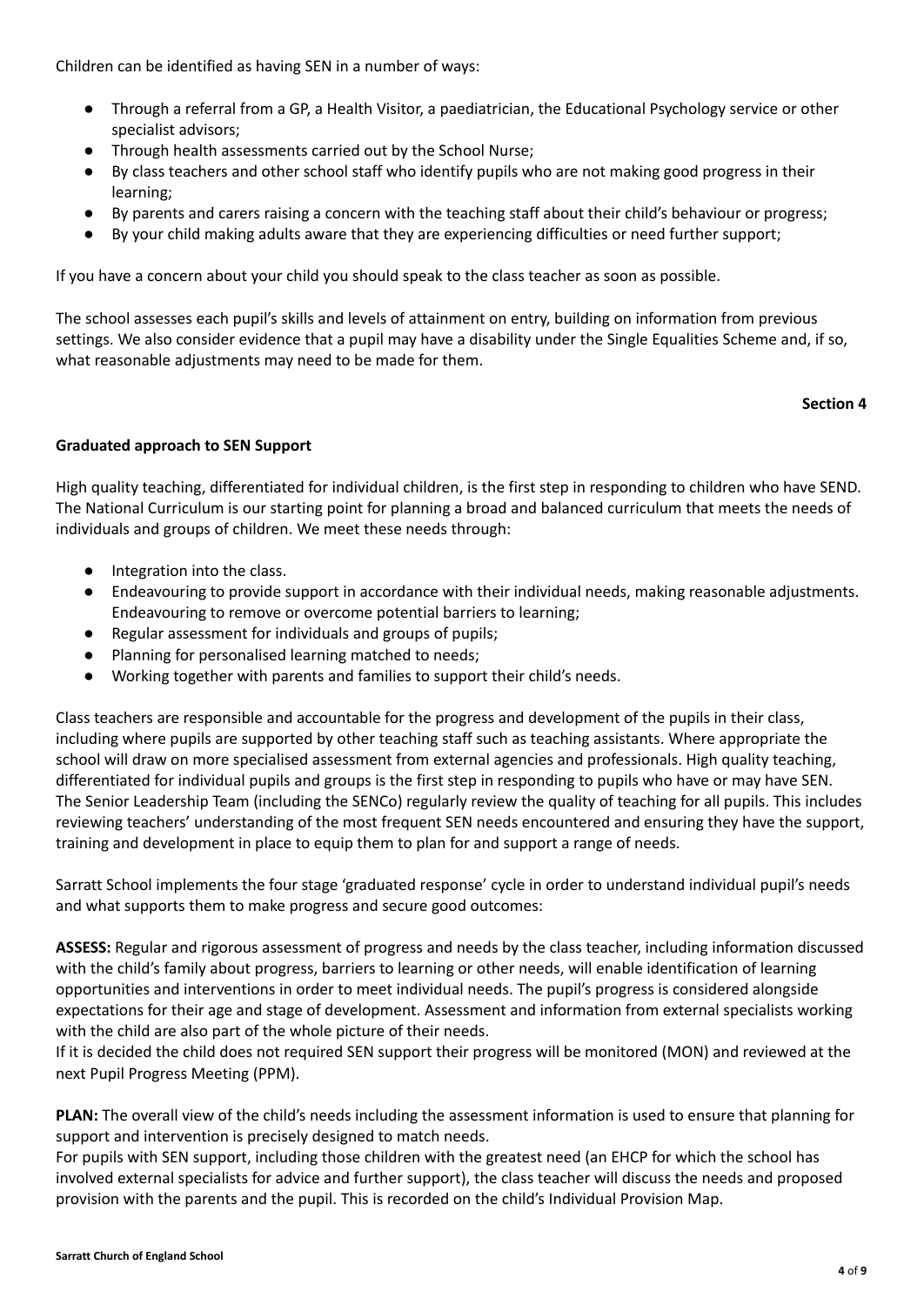The class teacher will ensure that the expected impact on progress, development or other barriers to learning are explained clearly, that parents are asked to sign the record and that they set a clear date for review. Parents can also expect the class teacher to explain how they can further support their child's progress at home.

**DO:** The class teacher is responsible and accountable for the progress of pupils in their class, even where interventions and support are delivered away from the main class. The class teaching team, including the teaching assistants and other specialist support staff, work closely together to ensure that links are made between the work done as an interventions and the main class teaching and continually monitor, revise and review their arrangements to ensure that they are well matched to the child's needs and are having an impact on progress.

**REVIEW:** Regular and rigorous review of the impact of support and interventions on the progress and needs of the child is used to further revisit and refine plans for further support. Progress is reviewed regularly with the child and the family, so that they have a full understanding of the impact of the provision and are involved in the decisions about next steps. Reviews are held as needed and always by the review date on the PLR or IAP. Any changes to the provision are agreed with parents and adjustments made to the PLR or IAP where necessary.

This stage can be triggered both by the school's concerns or the family expressing their concern to the school. In either case, it is essential that concerns are discussed openly with the family and that their information forms part of the overall assessment of needs.

# **Managing Pupils' needs on the SEN Register**

#### **Class Provision Map**

The class teacher leads the provision for all children in their class and will follow the school's procedures for monitoring progress, identifying needs and co-ordinating precisely designed provision to meet those needs. A systematic approach of assessing, planning, implementing and reviewing is integral to the process of precisely meeting the needs of children with SEND.

The teacher will work closely to plan, monitor progress and review and revisit the provision made to ensure that it is meeting your child's needs. An overview of all the provision in place for a class is recorded on a class Provision Map which is constantly reviewed and updated by the class teacher and used as a working document to ensure that it reflects the current support in place.

The class teacher and the SENCo work closely together to review the class provision to ensure that it is matched to need, barriers to learning are identified and tackled and the impact of the interventions is maximised.

#### **SEN Register**

The SENCo maintains the school SEN Register which is a list of the children placed in the following categories: Cause for Concern, SEN Support, EHCP, Families First Assessment (formally CAF). The register is updated once per term as a result of reviews by the class teachers with the Senior Leadership Team including the SENCo.

#### **Pupil Progress Meetings**

Once per term, the class teacher meets with a member of the Senior Leadership Team to review each child in their class individually. This is the opportunity to discuss and review the support in place for the whole child including any concerns about progress, barriers to learning or other needs.

#### **Monitoring Register**

If a concern is raised by the teacher, the parents or the child about a child's progress or needs, the class teacher will discuss this with parents as soon as possible to gather further information in order to gain a full understanding of the child's needs. If these concerns persist despite high quality teaching differentiated to meet the needs of the child, the class teacher will place the child's name on the SEN Register for monitoring and will continue to monitor their progress very closely. For some children at this stage, the additional differentiation is sufficient to aid their progress.

#### **SEN Support**

The school will place a child in the category of SEN Support when their learning difficulty or disability calls for special educational provision, namely provision different from or additional to that normally available to pupils of the same age. They will have an Individual Provision Map (IPM) which will record the support and provision in place for them; the outcomes expected and the date for review. These documents will be reviewed and updated regularly and at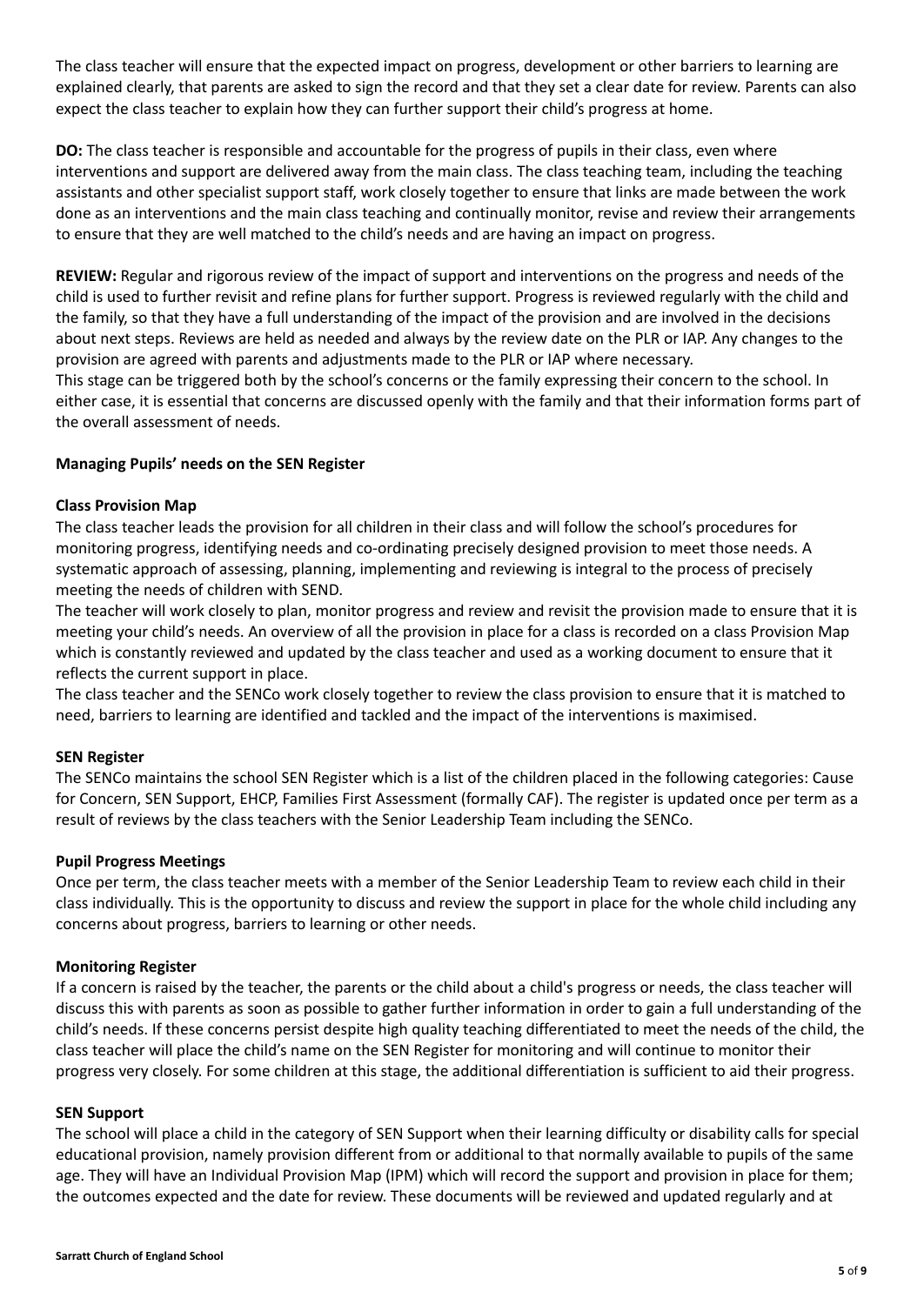least once per term. The class teacher is responsible for writing and maintaining these documents and discussing them with parents and children.

# **Individual Provision Map**

Children receiving SEN support or who have a statement/EHCP in place will have an Individual Provision Map which details the provisions in place. The class teacher will discuss this with the family, explaining the expected outcomes and timescale for review; the class teacher will keep parents informed of progress or continued concerns. Parents can also expect the class teacher to explain how they can further support their child's progress at home. The class teacher will ensure that the expected impact on progress, development or other barriers to learning are explained clearly, that parents are asked to sign the record and that they set a clear date for review.

Parents will always be consulted and their consent obtained before the school involves an external specialist such as the Speech and Language service or the Educational Psychology service.

# **Education and Health Care Plan (EHCP)**

Where despite having taken relevant and purposeful action to identify, assess and meet the SEN of the child and the child has not made expected progress, we will in consultation with parents request an Education, Health and Care Plan (EHCP) needs assessment through the local authority. This assessment will help decide if the child requires an EHC Plan. The purpose of an EHCP is to make special educational provision to meet the needs of the child, to secure the best possible outcomes across education, health and social care and as they get older, prepare them for adulthood.

Information from the assessment is used to:

- Establish and record the views, interests and aspirations of the child and parents.
- Provide a full description of the child's special educational needs and any health and social care needs.
- Establish outcomes across education, health and social care based on the child's needs.
- Specify the provision required and how services will work together to meet the child's needs and support them to meet the agreed outcomes.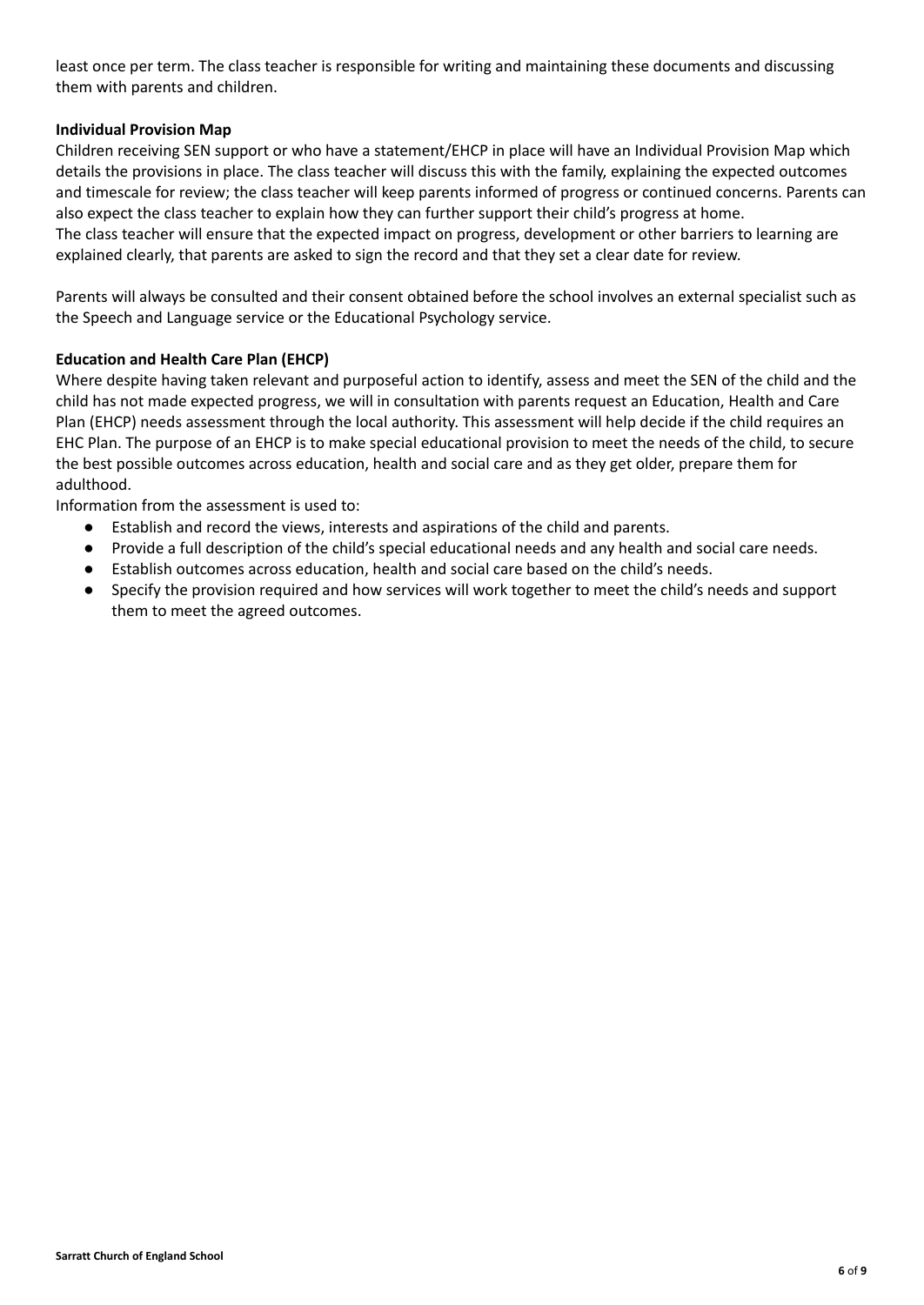# **Exceptional Needs Funding (ENF)**

For children in the SEN Support or EHCP categories for whom significant extra support or funding is required, the school can make an application for Exceptional Needs Funding from Hertfordshire County Council. An application for this funding can only be made after discussion with parents' who will be asked to sign the application form. This additional funding may contribute towards specific resources or additional adult support.

**Section 5**

#### **Criteria for Exiting the SEN Register**

The SEN Register is updated once per term as a result of reviews by the class teachers with the Senior Leadership Team, including the SENCo. If these reviews result in the SEN category for a child being stepped down from SEN Support, such a decision will be based on information from the review of progress against the outcomes defined in the PLR or IAP and their impact on the needs of the whole child. The teacher will discuss this review with parent and agree the child's exit from the SEN Register as necessary. In some cases the child may remain at Cause for Concern before leaving the Register completely.

**Section 6**

# **Supporting Pupils and Families**

The Hertfordshire Local Offer for children with SEND can be found online at: <http://www.hertsdirect.org/services/healthsoc/childfam/specialneeds/>

The Sarratt Church of England SEND Information Report can be found on the school website. Admission arrangements can also be on the school website.

#### **Disapplication and Modification**

The school can, where necessary, modify or disapply the National Curriculum and its assessment arrangements. Our school policy is to do this only in exceptional circumstances. The school makes every effort to meet the learning needs of all its children, without recourse to disapplication or modification. We achieve this through greater differentiation of the child's work, or through the provision of additional learning resources. When necessary, we also support learning through appropriate external specialists. In such cases, teachers work closely with these specialists to support the child.

In exceptional circumstances we may decide that modification or disapplication is the correct procedure to follow. We would only do this after detailed consultation with parents and the Local Authority. The school's governor with responsibility for special educational needs would also be closely involved in this process. We would ensure that every effort had been made to provide the necessary support from within the school's resources before considering such action.

Should we go ahead with modification or disapplication, we would do so through:

- Section 364 of the Education Act (1996). This allows modification or disapplication of the National Curriculum, or elements of it, through a statement of special educational needs;
- Section 365 of the Education Act (1996). This allows the temporary modification or disapplication of the National Curriculum, or elements of it.

#### **Section 7**

#### **Supporting Pupils at school with Medical needs**

Sarratt Church of England Primary School recognises that pupils at the school with medical conditions should be properly supported so that they have full access to education, including school trips and physical education. Some children with medical conditions may be disabled and where this is the case the school will comply with its duties under the Equality Act 2010.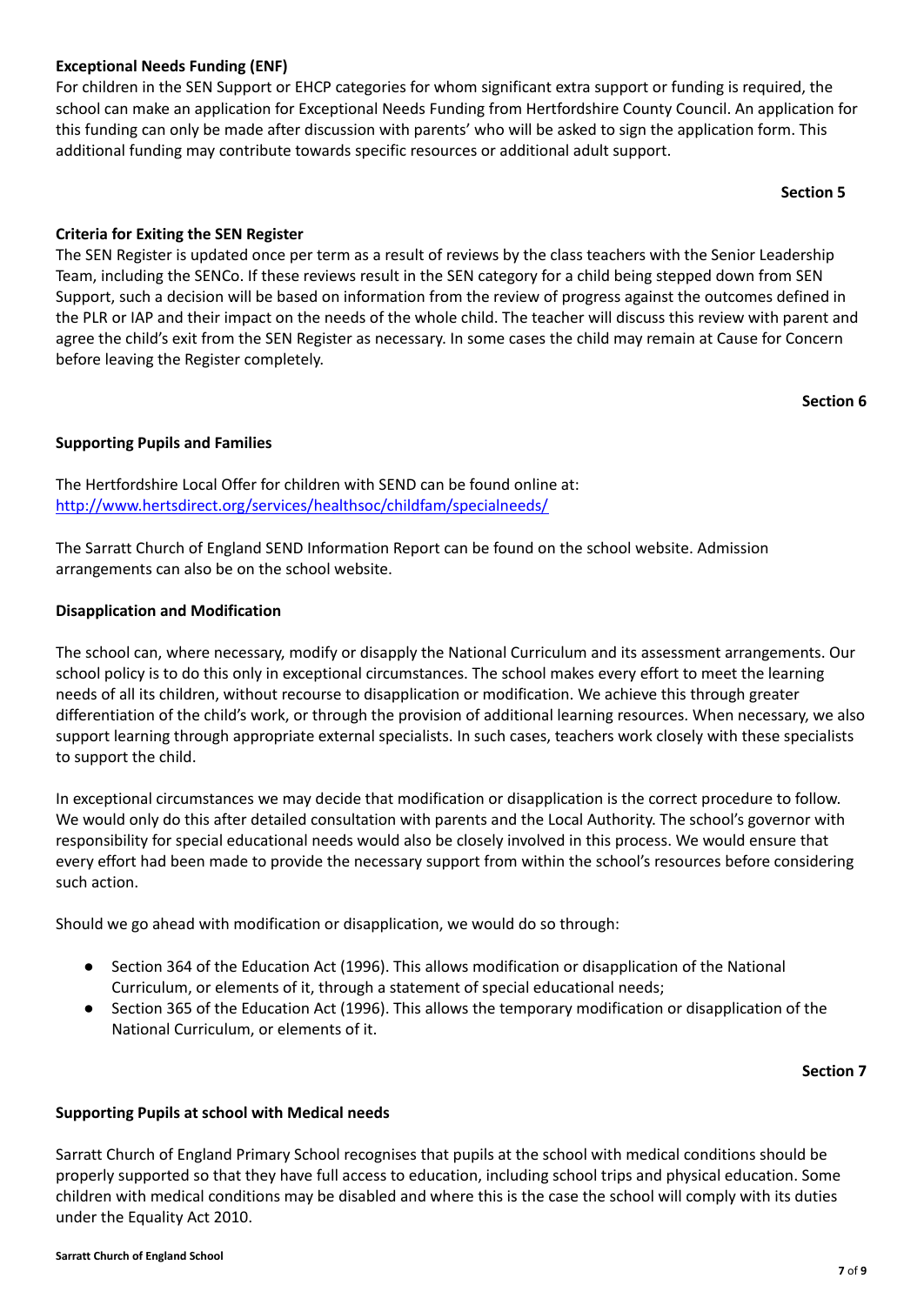Some children may also have SEN and may have a statement or EHCP which brings together health and social care needs, as well as their special educational provision. In this case, the provisions of the SEND Code of Practice (September 2014) are followed.

The school adheres to the statutory guidance 'Supporting pupils at school with medical conditions' (April 2014) and all medication is kept in a secure place and is only administered by designated people. If your child has medical needs, an individual care plan (ICP) will be written jointly with you to ensure that the school has a full understanding of your child's needs and that they are planned for. This plan is reviewed at least annually. All staff including at break and lunch time and in clubs are made aware of children's needs that will inform their provision.

#### **Section 8**

# **Monitoring and evaluation of SEND**

The school regularly and carefully monitors and evaluates the quality of provision it offers for all pupils. This is an active process of continual review and improvement of provision and includes the following:

- Constant monitoring of the quality of teaching and support
- Regular and rigorous review of the impact of support and interventions
- Senior Leadership Team reviews of pupil progress at Pupil Progress Meetings and at the end of term
- Parent Consultation evenings where parents review provision for their child with the class teaching teams
- Parent review of PLRs and IAPs with class teachers to discuss progress against outcomes
- Head and Parents meetings where the Head Teacher seeks feedback from parents about the school's provision
- School Council meetings encourage pupils to have a voice about their activities in school
- **●** Parent and pupil surveys which seek feedback about the school's provision

#### **Section 9**

#### **Training and resources**

Within its overall budget the school has an amount identified as the National SEND budget. The school ensures that it has the most effective level of support available to meet children's needs including teachers, Teaching Assistants, specialist equipment and books. The budget is also used to provide any professional development or specialised training for staff. Where a child requires provision which exceeds the nationally prescribed threshold, additional top-up finding can be applied for through the local authority (Exceptional Needs Funding).

All staff joining the school have a comprehensive induction programme which include an introduction to SEND delivered by the SENCo to explain the provision and processes at the school.

We ensure that all members of our teaching teams receive the CPD they need in order to provide high quality teaching and learning. The weekly staff meetings are always focussed on an area of Continuous Professional Development (CPD) and we identify further training and development needs via the annual Performance Management process. Training is refreshed regularly and training opportunities planned so that staff have an up to date working knowledge to meet the needs of the children they are supporting.

All staff receive Safeguarding training which is updated regularly and the Headteacher and the Deputy are the Designated Senior Person (DSP) and the Deputy DSP for Safeguarding concerns. There are a number of trained first aiders and an established set of procedures for managing medical needs which are reviewed regularly.